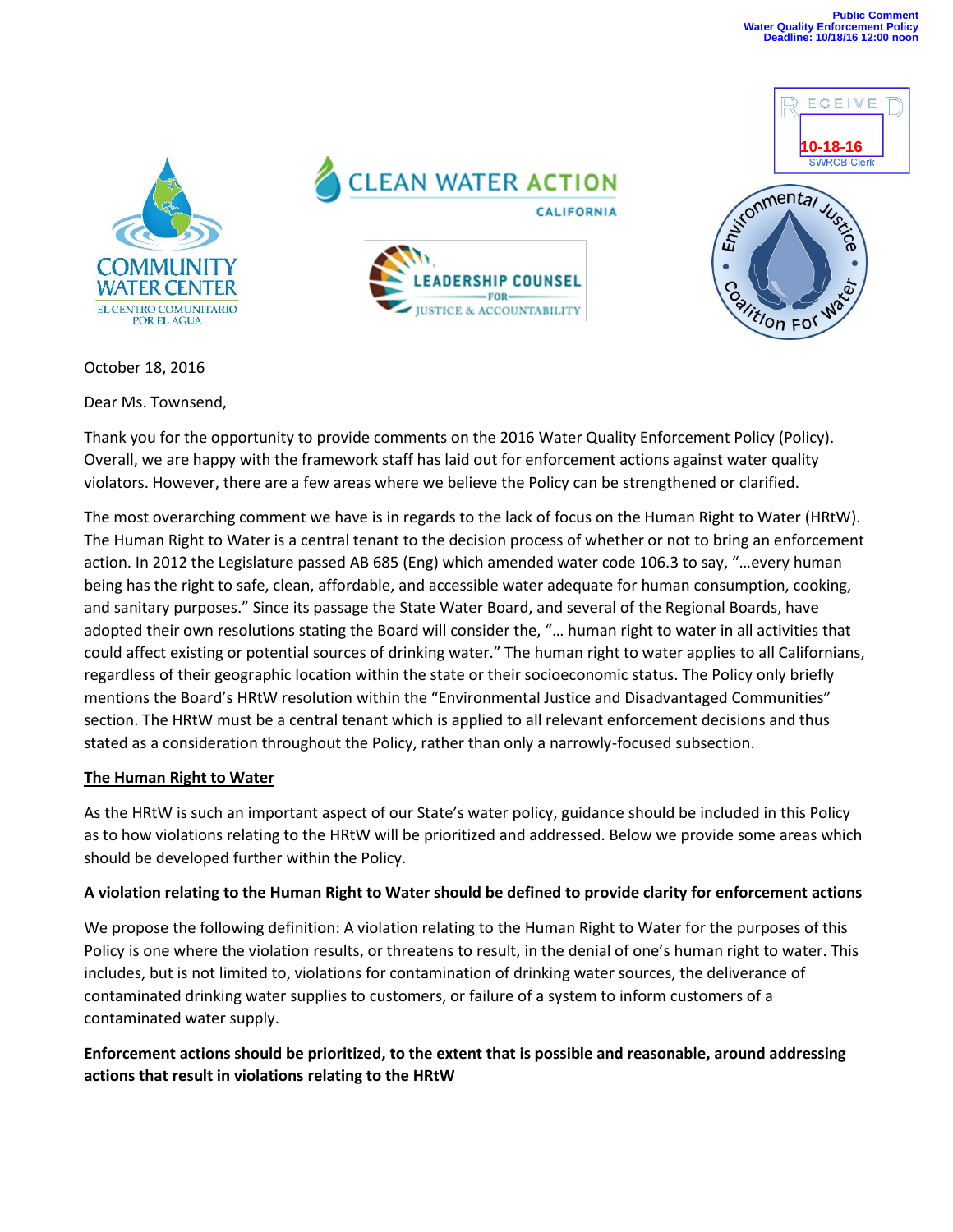Whether a water quality violation impedes or threatens to impede one's human right to water should play a large role in prioritizing violations. Violations to the HRtW pose serious public health risks to the residents of this State. While some communities may have the ability to weather the impacts of a contaminated water supply, through increased testing, outreach, or by using an alternative supply, many other communities do not have that capacity. Additionally, it should not be residents who are bearing the cost of contaminated water supplies. However, we recognize that at times the violators are the water systems themselves for not treating or noticing their customers of a violation. In these instances we agree with the proposed alternatives provided by the Policy, including requiring a compliance project and also helping the system find additional funding sources in order to come into compliance.

## **When a water system has a violation, considerations in regards to affordability to the rate payers should also play a large role in how enforcement actions are carried out**

We thank staff for the explicit consideration of the potential for large fines to cause water rates to soar beyond what is affordable to the ratepayers. It is the unfortunate truth that regulated systems often pass off any fines levied upon them to their customers, and in areas where there are high numbers of low-income residents this poses a significant issue and public health risk. Unaffordable rates violate the HRtW, and thus creative solutions are often necessary in these situations. Staff lays out alternatives such as informal enforcement mechanisms such as compliance projects. These are often more productive than levying heavy fines at ensuring the customers of the system gain access to safe drinking water. Especially when compliance projects are paired with financial assistance through helping the failing system find available funding sources. Often times the cause of the violation arises from an inability (technically, managerially, or financially) to fix the problem. If a system is unable to raise rates or the ratepayers are unable to pay the higher rates, existing water quality violations can continue to go unresolved. However, we recognize that just because a water system serves a DAC does not necessarily mean the system has an inability to pay the fine or fund any necessary improvements to the system. Water systems which have the funds available to make necessary improvements should expend their own capital so systems which do not have the financial ability to be in compliance are able to benefit from state assistance. Staff should request financial statements of a system as proof of inability to pay before providing additional assistance, and additionally should, to the extent possible, monitor violating systems to ensure they do not pass off the additional costs onto ratepayers when there are sufficient surplus funds available.

Affordability should be determined by ensuring rates do not exceed 2% of the median household income of the rate base. This number is consistent with US EPA's threshold of 2-2.5% which is for water and wastewater bills, and is found within literature and other states' programs<sup>1</sup>.

# **Violations relating to the HRtW should be tracked, recorded, and made publicly available in a reasonably accessible manner**

Since violations to the HRtW pose such serious public health risks, these violations need to be made public in a way that will ensure as many potentially impacted people are informed of what has occurred, and what is being done to resolve the matter. We ask that the Board direct staff to look into how such violations could be integrated into existing databases.

 $\overline{\phantom{a}}$ 

<sup>1</sup> http://pacinst.org/app/uploads/2013/01/water-rates-affordability.pdf